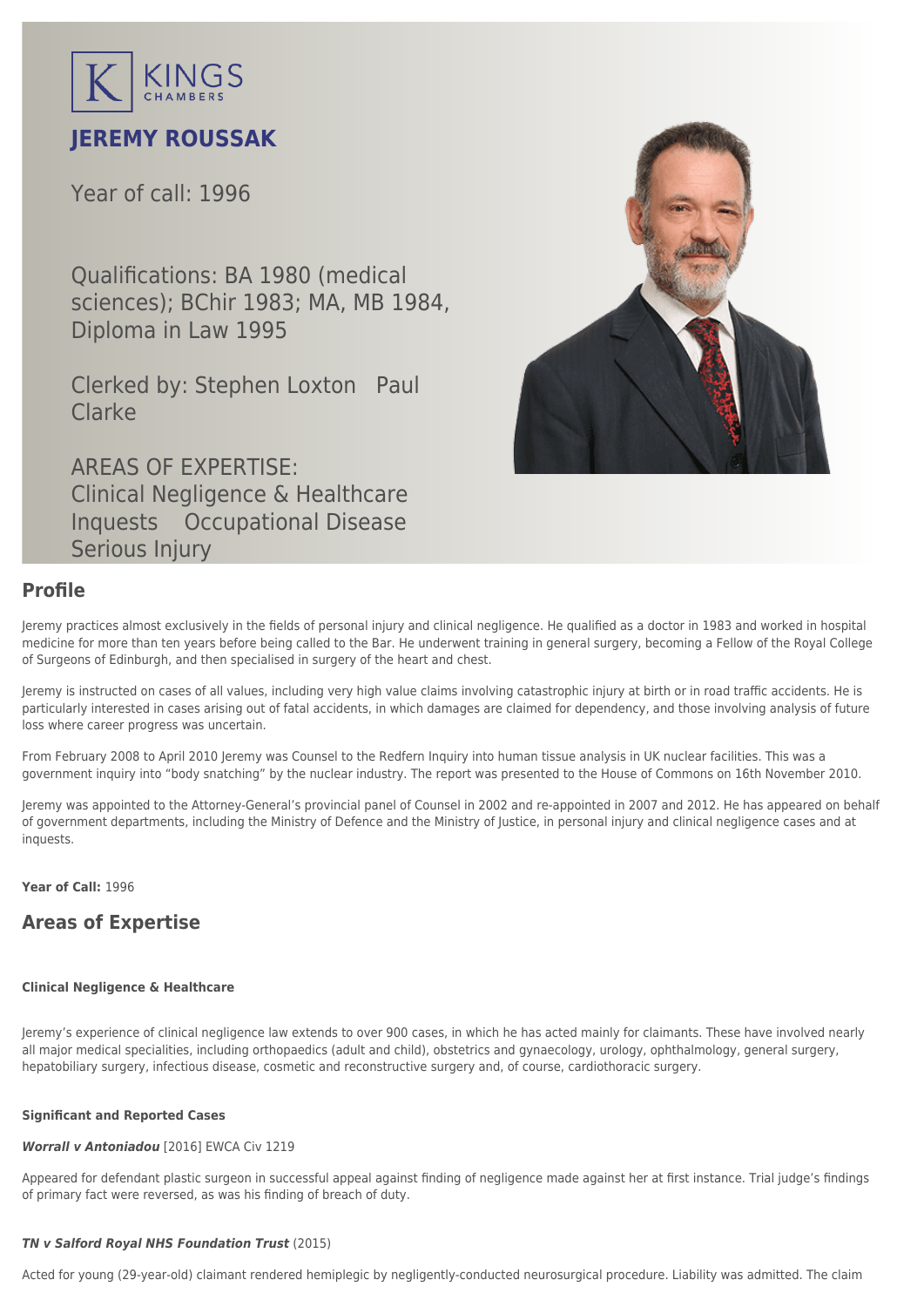was compromised for a lump sum payment of £1.3m with a periodical payments order of £55,000 per year to age 55 and £80,000 per year for life thereafter.

## *Royal Wolverhampton Hospitals NHS Trust v Evans* [2015] EWCA Civ 1059

Secured dismissal of appeal by defendant NHS Trust against a finding of liability arising out of their negligent conduct of a total hip replacement, causing a sciatic nerve palsy. The case now continues on the issue of quantum of damages.

### *Davenport v Ministry of Justice* High Court, Shrewsbury District Registry, 2011

Successful defence of clinical negligence action arising out of a suicide in prison.

## **[Inquests](#page--1-0)**

Jeremy has appeared at numerous inquests. Where the death has arisen out of possible clinical negligence, industrial accident or exposure to asbestos, he has usually been instructed by the family of the deceased. Where the death has occurred in custody, he has generally been instructed by the Ministry of Justice.

#### **Significant Reported Cases**

*M v Ministry of Justice* [2009] EWCA Civ 419

**Successful limitation-based defence of claim brought under the Human Rights Act, arising out of a suicide in prison.**

#### **[Occupational Disease](#page--1-0)**

Jeremy is frequently instructed, by both claimants and defendants, in cases in which illness is alleged to have arisen as a result of exposure to asbestos.

#### **Significant Reported Cases**

#### *Matthews v Collins & ors* [2013] EWHC 2952 (QB)

Successfully resisted an application to strike out an asbestos-related claim where the claimant widow had allowed the coroner to destroy lung tissue samples taken from her late husband.

## **Shaw v Stead McAlpin & Co Ltd**, Carlisle County Court 2012

**Recovered nearly £200,000 for widow of man who had been awarded provisional damages in 1998 for pleural plaques and had subsequently died from asbestosis.**

#### **[Serious Injury](#page--1-0)**

Jeremy's personal injury practice is split roughly equally between claimant and defendant work and includes cases arising out of road traffic accidents, industrial accidents and disease.

## **Significant Reported Cases**

#### *M v Ministry of Justice* [2009] EWCA Civ 419

Successful limitation-based defence of claim brought under the Human Rights Act, arising out of a suicide in prison.

Lewis v Secretary of State for Health & anor [2008] EWHC 2196 (QB), [2008] LS Law Med 559

Declaration that disclosure by the Atomic Weapons Establishment to the Redfern Inquiry of medical records of deceased employees would be lawful.

*Lahey v Pirelli Tyres Ltd* [2007] EWCA Civ 91, [2007] 1 WLR 998

District Judge's options when assessing costs after acceptance of Part 36 offer.

*Brown v Ministry of Defence* [2006] EWCA Civ 546, [2006] PIQR Q9

Assessment of future loss when career in Army cut short by injury just after start of basic training.

*McCrae v Chase International PLC* [2003] EWCA Civ 505, [2004] PIQR P21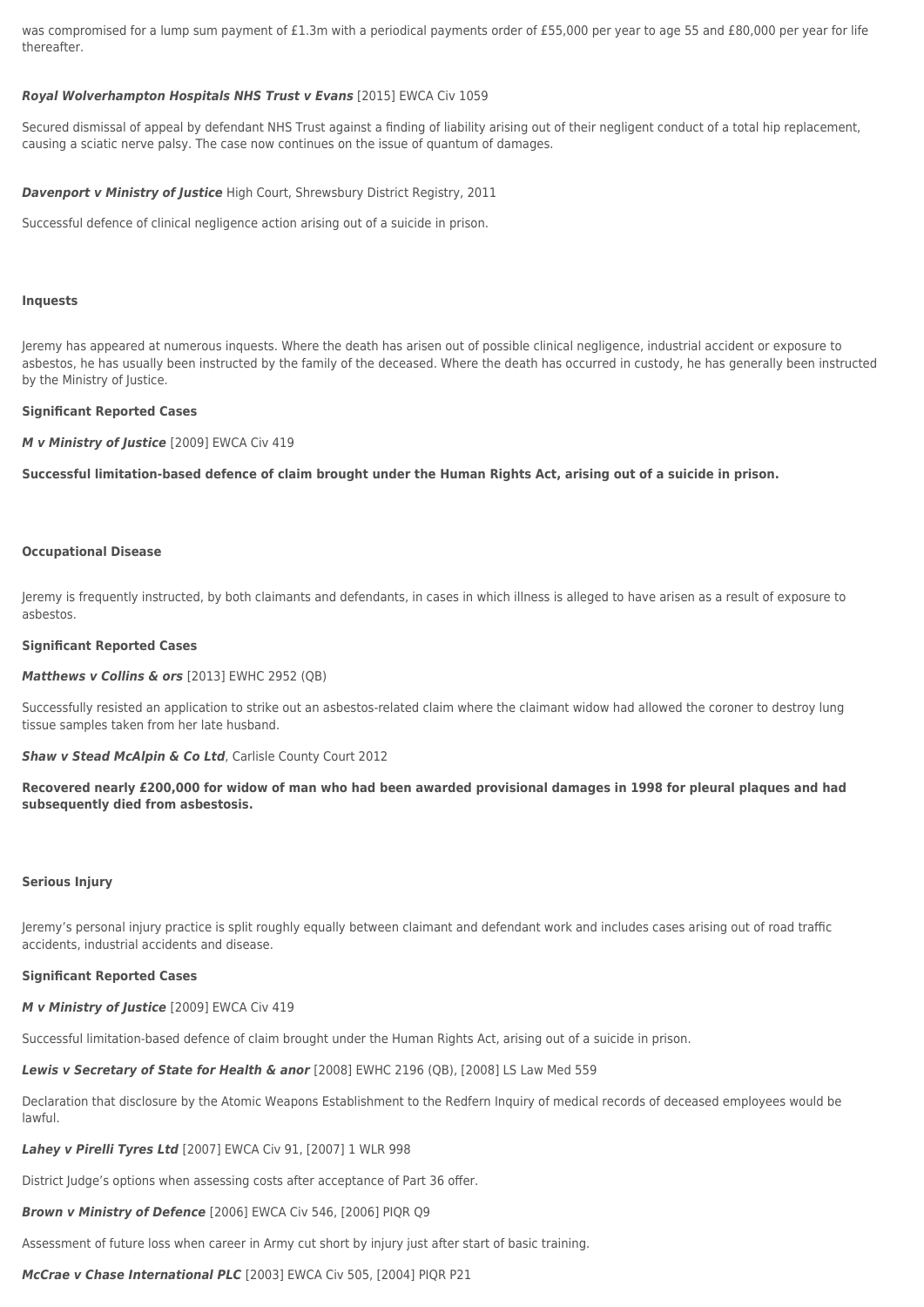## **Memberships**

Personal Injuries Bar Association (PIBA)

Professional Negligence Bar Association (PNBA)

Treasurer, Northern Circuit Medical Law Association (NCMLA)

## **Qualifications**

St John's College, Cambridge: BA 1980 (medical sciences); BChir 1983; MA, MB 1984

Royal College of Surgeons of Edinburgh: Fellow 1988

City University: Diploma in Law 1995

## **Recommendations**

## **Chambers UK 2022**

"A good performer - he is perfectly sensible and good with clients."

#### **Chambers UK 2021**

"He's pragmatic and straightforward."

### **Legal 500 2021**

"Few are more fierce in a court room."

## **Legal 500 2020**

"He has forgotten more about the law than many will ever learn"

### **Chambers UK 2020**

"He is ruthlessly effective and his sheer mental horsepower is staggering." "His advice is refreshingly detailed and thorough."

## **Chambers UK 2019**

"He was a cardiothoracic surgeon, so he brings a certain inside knowledge to the cases and is able to relate to medics, who feel he really understands them. He gets really good results and hasn't failed to impress." "Incredible intellect and no one knows more about procedure and the more esoteric areas of case law. His abilities with complex medical evidence are phenomenal."

## **Legal 500 2019**

"Very accessible and th

orough."

## **Chambers UK 2018**

"He's a former surgeon so is really suited to the work. He has inherently good knowledge of the field." "He's very responsive and always happy to chat about an issue over the phone. Definitely someone you want on your side rather than being against him." "He puts his medical qualifications to good use when cross-examining experts and grasps the central issues quickly."

### **Legal 500 2018**

'He has a sharp mind and loves detail.'

## **Legal 500 2017**

'Organised and responsive, he is comfortable with the medical expert evidence.

## **Chambers UK 2017**

"He provides a very detail

ed analysis" and is "very robust and straight to the point."

## **Chambers UK 2016**